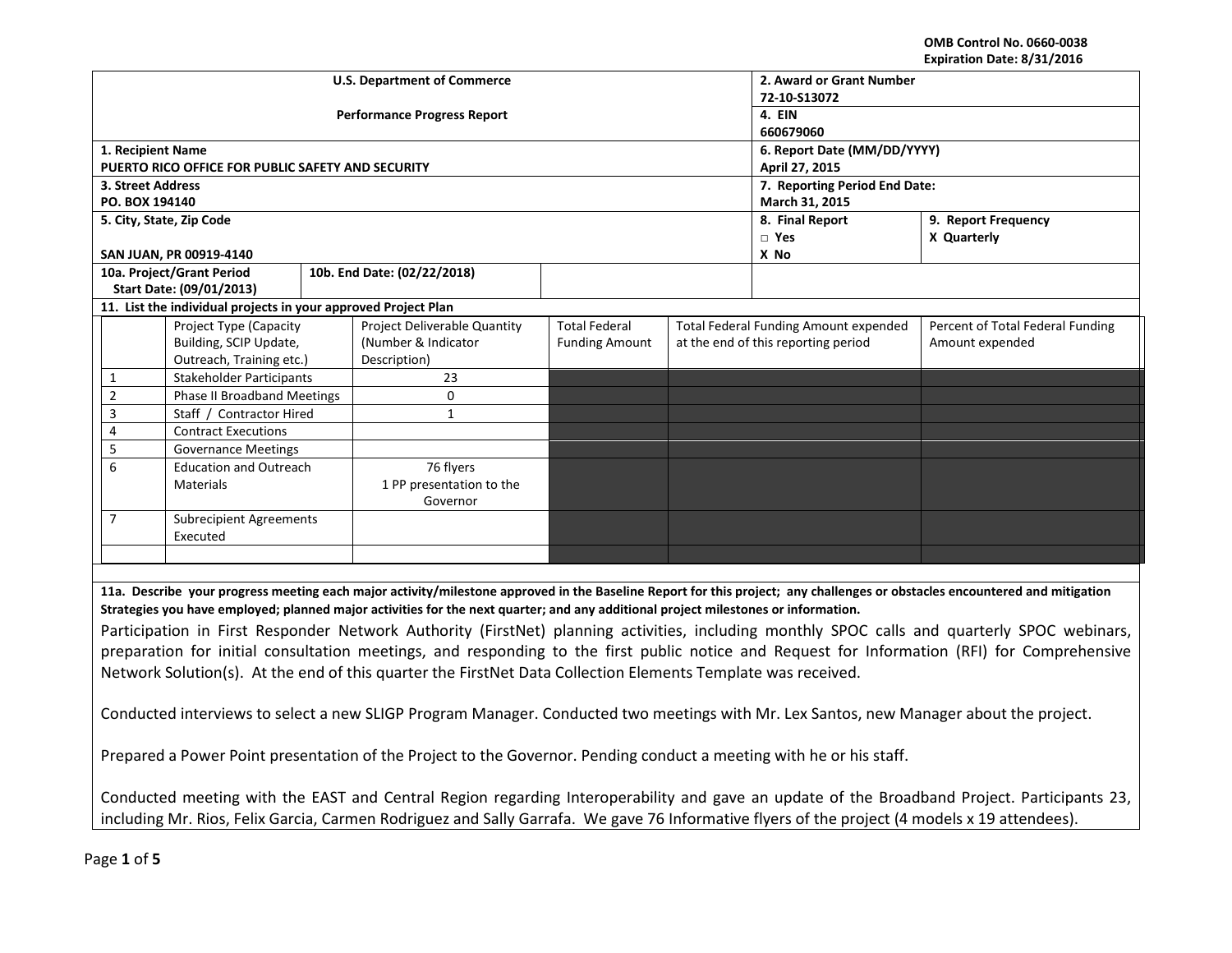**11b. If the project team anticipates requesting any changes to the approved Baseline Report in the next quarter, describe those below. Note that any substantive changes to the Baseline Report must be approved by the Department of Commerce before implementation.**

We are not expecting any changes.

**11c. Provide any other information that would be useful to NTIA as it assesses this project's progress.** 

A new Project Manager was hired as professional services in which a Project Charter was created for the Puerto Rico Office for Public Safety and Security presenting a statement of the scope, objectives, and participants in the NPSB project. It provides a preliminary delineation of roles and responsibilities outlines the project objectives, identifying the main stakeholders.

A report with a power point presentation was provided to de Governor of Puerto Rico describing the updated consultation approach process.

**11d. Describe any success stories or best practices you have identified. Please be as specific as possible.**

A major event as a workshop for the Phase II will be provided for the state first responders and the 12 Homeland Security Regional Board which represents 78 municipalities. This workshop will provide updated information of the NSBP regarding the data collection elements process.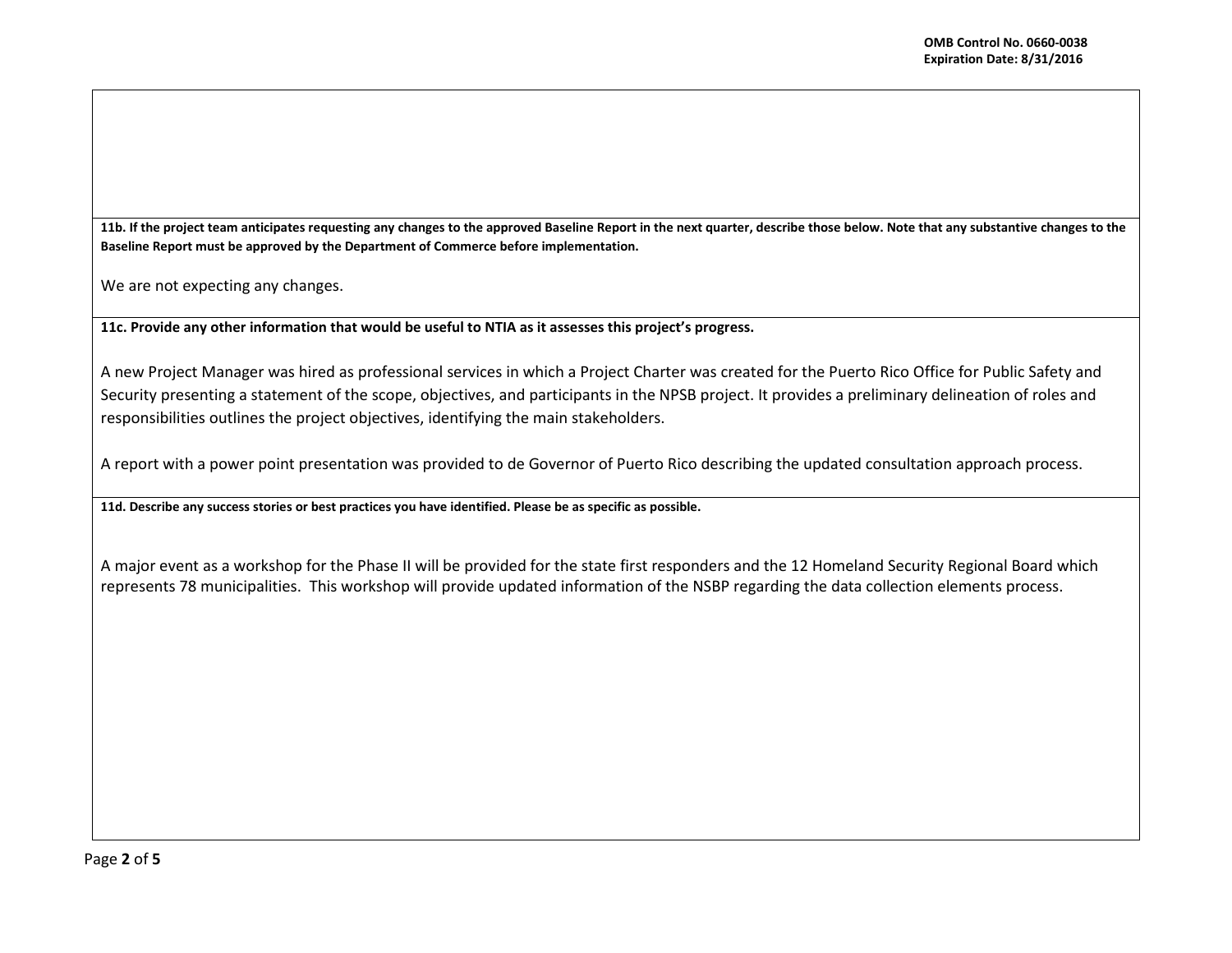# **Financial Report**

December 30, 2014 Verification expense report and financial aspects of project funds SLIGP. By: Netnia Carrasquillo

## **12. Personnel**

# **12a. If the project is not fully staffed, describe how any lack of staffing may impact the project's time line and when the project will be fully staffed.**

We hope to get new resources according to Second Phase.

## **12b. Staffing Table**

|                                                                                                                                       | Job Title                                                      | FTE %                    |                                   | <b>Project(s) Assigned</b>                             |               |             |                                                                                |                                                 | Change                 |  |
|---------------------------------------------------------------------------------------------------------------------------------------|----------------------------------------------------------------|--------------------------|-----------------------------------|--------------------------------------------------------|---------------|-------------|--------------------------------------------------------------------------------|-------------------------------------------------|------------------------|--|
| Project Manager                                                                                                                       |                                                                |                          |                                   |                                                        |               |             | Implementation of the plan and assure that project milestones are achieved     |                                                 |                        |  |
| <b>Financial Coordinator</b>                                                                                                          |                                                                | .5                       |                                   |                                                        |               |             | Produce reporting of financial report and transactions including audit systems |                                                 |                        |  |
| <b>SWIC</b>                                                                                                                           |                                                                | .50                      |                                   | Implementation a statewide vision for interoperability |               |             |                                                                                |                                                 |                        |  |
|                                                                                                                                       |                                                                |                          |                                   | Add Row                                                |               | Remove Row  |                                                                                |                                                 |                        |  |
|                                                                                                                                       | 13. Subcontracts (Vendors and/or Subrecipients)                |                          |                                   |                                                        |               |             |                                                                                |                                                 |                        |  |
| 13a. Subcontracts Table - Include all subcontractors. The totals from this table must equal the "Subcontracts Total" in Question 14f. |                                                                |                          |                                   |                                                        |               |             |                                                                                |                                                 |                        |  |
|                                                                                                                                       |                                                                |                          |                                   |                                                        |               |             |                                                                                |                                                 |                        |  |
| Name                                                                                                                                  | Subcontract Purpose                                            | Type<br>(Vendor/Subrec.) | RFP/RFQ<br><b>Issued</b><br>(Y/N) | Contract<br>Executed<br>(Y/N)                          | Start<br>Date | End<br>Date | <b>Total Federal</b><br><b>Funds Allocated</b>                                 | <b>Total Matching</b><br><b>Funds Allocated</b> | Project and % Assigned |  |
| TBD                                                                                                                                   | Planning/Project<br>Management/<br>Engineering<br>Organization | Vendor                   | N                                 | N                                                      | <b>TBD</b>    | TBD.        | <b>TBD</b>                                                                     | TBD                                             |                        |  |

Page **3** of **5**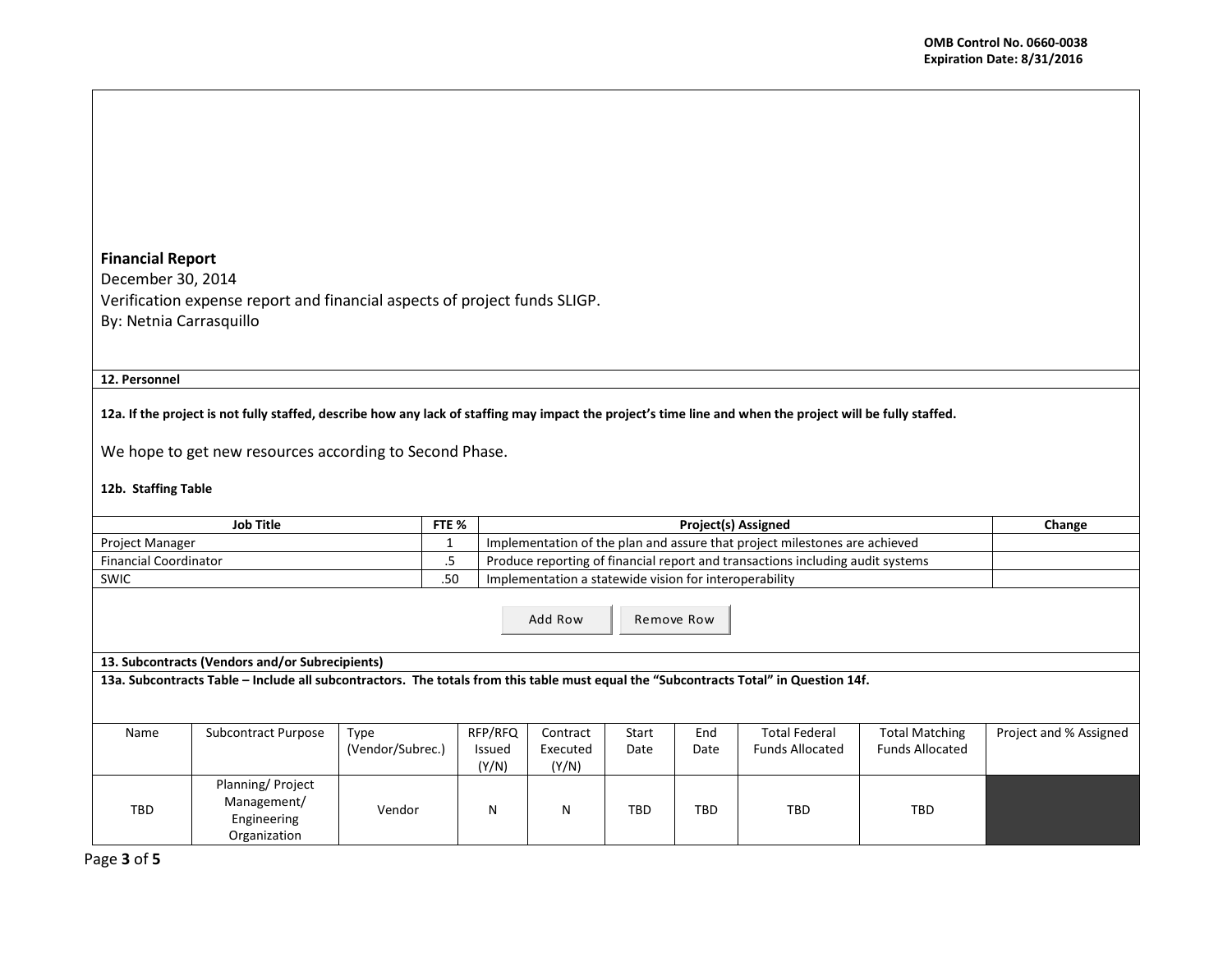| TBD                                                                                                                                                                                                                                                                                                                               | Legal assistance with<br><b>MOUs</b>                           |                                                                                | Vendor                   | N                 | N                      | TBD                | TBD                   | TBD                            | TBD          |                          |
|-----------------------------------------------------------------------------------------------------------------------------------------------------------------------------------------------------------------------------------------------------------------------------------------------------------------------------------|----------------------------------------------------------------|--------------------------------------------------------------------------------|--------------------------|-------------------|------------------------|--------------------|-----------------------|--------------------------------|--------------|--------------------------|
| TBD                                                                                                                                                                                                                                                                                                                               | Phase II Support                                               |                                                                                | Vendor                   | N                 | N                      | TBD                | TBD                   | <b>TBD</b>                     | TBD          |                          |
| TBD                                                                                                                                                                                                                                                                                                                               | Planning/Project<br>Management/<br>Engineering<br>Organization |                                                                                | Vendor                   | N                 | N                      | <b>TBD</b>         | <b>TBD</b>            | <b>TBD</b>                     | TBD          |                          |
| Add Row                                                                                                                                                                                                                                                                                                                           |                                                                |                                                                                |                          |                   |                        |                    | Remove Row            |                                |              |                          |
| 13b. Describe any challenges encountered with vendors and/or subrecipients.                                                                                                                                                                                                                                                       |                                                                |                                                                                |                          |                   |                        |                    |                       |                                |              |                          |
|                                                                                                                                                                                                                                                                                                                                   |                                                                |                                                                                |                          |                   |                        |                    |                       |                                |              |                          |
|                                                                                                                                                                                                                                                                                                                                   |                                                                |                                                                                |                          |                   |                        |                    |                       |                                |              |                          |
| 14. Budget Worksheet                                                                                                                                                                                                                                                                                                              |                                                                |                                                                                |                          |                   |                        |                    |                       |                                |              |                          |
| Columns 2, 3 and 4 must match your current project budget for the entire award, which is the SF-424A on file.                                                                                                                                                                                                                     |                                                                |                                                                                |                          |                   |                        |                    |                       |                                |              |                          |
|                                                                                                                                                                                                                                                                                                                                   |                                                                | Only list matching funds that the Department of Commerce has already approved. |                          |                   |                        |                    |                       |                                |              |                          |
|                                                                                                                                                                                                                                                                                                                                   |                                                                |                                                                                |                          |                   |                        |                    |                       |                                |              |                          |
| Project Budget Element (1)                                                                                                                                                                                                                                                                                                        |                                                                | Federal Funds                                                                  | <b>Approved Matching</b> |                   | <b>Total Budget</b>    |                    | <b>Federal Funds</b>  | <b>Approved Matching Funds</b> |              | Total Funds Expended (7) |
|                                                                                                                                                                                                                                                                                                                                   |                                                                | Awarded (2)                                                                    | Funds (3)                |                   | (4)                    |                    | Expended (5)          | Expended (6)                   |              |                          |
| a. Personnel Salaries                                                                                                                                                                                                                                                                                                             |                                                                | 201,600.00                                                                     |                          | 117,600.00        | 319,200.00             |                    | 52,363.00             |                                | 0.00         | 52,363.00                |
| b. Personnel Fringe Benefits<br>c. Travel                                                                                                                                                                                                                                                                                         |                                                                | 50,400.00<br>93,600.00                                                         |                          | 29,400.00<br>0.00 | 79,800.00<br>93,600.00 |                    | 7,956.00<br>36,922.00 |                                | 0.00<br>0.00 | 7,956.00<br>36,922.00    |
| d. Equipment                                                                                                                                                                                                                                                                                                                      |                                                                | 0.00                                                                           |                          | 0.00              |                        | 0.00               | 0.00                  |                                | 0.00         | 0.00                     |
| e. Materials/Supplies                                                                                                                                                                                                                                                                                                             |                                                                | 16,624.00                                                                      |                          | 0.00              | 16,624.00              |                    | 4,962.00              |                                | 0.00         | 4,962.00                 |
| f. Subcontracts Total                                                                                                                                                                                                                                                                                                             |                                                                | 1,015,800.00                                                                   |                          | 211,160.00        | 1,226,960.00           |                    | 11,760.00             |                                | 0.00         | 11,760.00                |
| g. Other                                                                                                                                                                                                                                                                                                                          |                                                                | 54,600.00                                                                      |                          | 0.00              | 54,600.00              |                    | 9,187.00              |                                | 0.00         | 9,187.00                 |
| h. Total Costs                                                                                                                                                                                                                                                                                                                    |                                                                | 1,432,624.00                                                                   |                          | 358,160.00        | 1,790,784.00           |                    | 123,150.00            |                                | 0.00         | 123,150.00               |
| i. % of Total                                                                                                                                                                                                                                                                                                                     |                                                                | 80%                                                                            | 20%                      |                   | 100%                   |                    | 100%                  | 0%                             |              | 100%                     |
| 15. Certification: I certify to the best of my knowledge and belief that this report is correct and complete for performance of activities for the purpose(s) set forth in the award<br>documents.<br>16a. Typed or printed name and title of Authorized Certifying Official<br>16c. Telephone (area code, number, and extension) |                                                                |                                                                                |                          |                   |                        |                    |                       |                                |              |                          |
|                                                                                                                                                                                                                                                                                                                                   |                                                                |                                                                                |                          |                   |                        |                    |                       |                                |              |                          |
|                                                                                                                                                                                                                                                                                                                                   |                                                                |                                                                                |                          |                   |                        | 16d. Email Address |                       |                                |              |                          |
|                                                                                                                                                                                                                                                                                                                                   |                                                                |                                                                                |                          |                   |                        |                    |                       |                                |              |                          |
| $3000A$ of $E$                                                                                                                                                                                                                                                                                                                    |                                                                |                                                                                |                          |                   |                        |                    |                       |                                |              |                          |